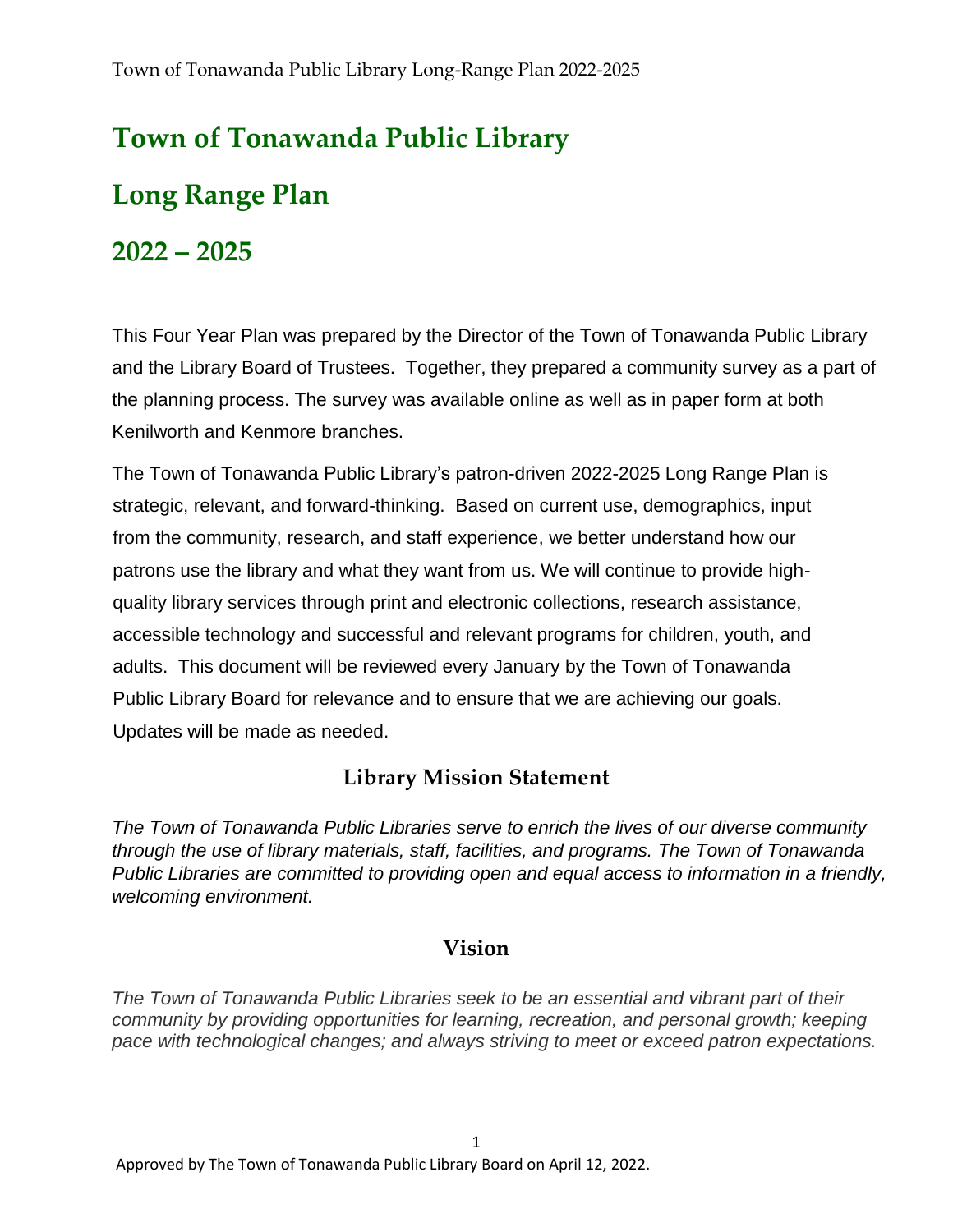#### **Goal #1: Collections**

Provide library materials in a variety of formats to serve the informational, educational, cultural, and recreational demands of the community.

#### **Objective**

Continually evaluate print, audio visual, and digital collections to determine usefulness, timeliness, accuracy, and other criteria for keeping, adding to, or withdrawing from the collection.

#### **Action Steps**

**Action Step 1.1:** Maintain collections to provide current items that are in high demand and to collect a variety of materials in multiple formats.

**Action Step 1.2:** Annually monitor circulation and interlibrary loan ("ILL") reports for user trends.

**Action Step 1.3:** Continue to weed outdated and/or duplicated areas of the collection as needed.

**Action Step 1.4:** Develop collections in areas where present resources are lacking, taking into consideration the availability of digital resources and new formats

#### **Objective**

Maximize Lending and use of the collection.

#### **Action Steps**

**Action Step 1.5**: Work to identify organizations that could benefit from the use of an organization library account or a deposit collection.

**Action Step 1.6**: Have displays throughout the library featuring books and materials on specific topics to promote circulation and supplement programs.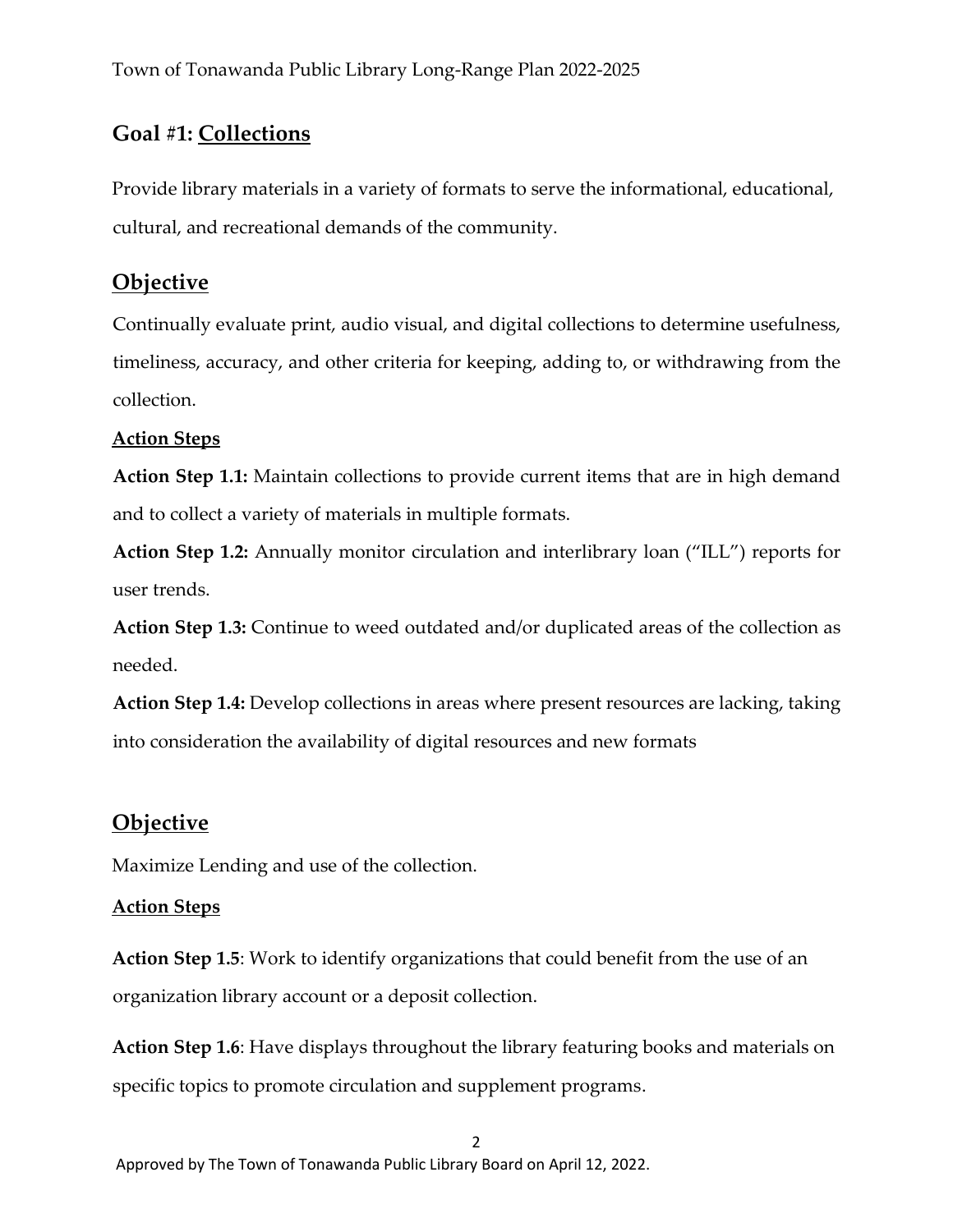**Action Step 1**.**7**: Work with the Town of Tonawanda to look into the possibility of having offsite library accessibility via pick-up lockers and/or materials kiosks in Town owned buildings.

#### **Goal #2: Programs**

The Town of Tonawanda Public Library will offer educational and entertaining programs for all age groups that provide opportunities for learning and enjoyment.

#### **Objective**

Provide a variety of programs for all age groups that will meet the needs and interests of the Town of Tonawanda and greater Erie County community.

#### **Action Steps**

**Action Step 2.1: Prioritize Early Literacy Services** to develop lifelong readers and prepare children for school. The library will provide programs, services and space designed to ensure children will enter school prepared to learn to read and continue being successful readers throughout their lives.

**Action Step 2.2: Strengthen School Age Services** to encourage reading through innovative and exciting programming for school age children. Identify needs and develop or strengthen school age services to target those needs.

**Action Step 2.3: Provide Financial Literacy Resources and Health Literacy Resources** to give people the knowledge and tools to make informed and sound financial and health decisions. Make relevant information available to patrons through a variety of channels and formats. Bring in experts annually to speak at the library**.**

**Action Step 2.4:** Offer programs at offsite locations to increase awareness and to foster

library/community relations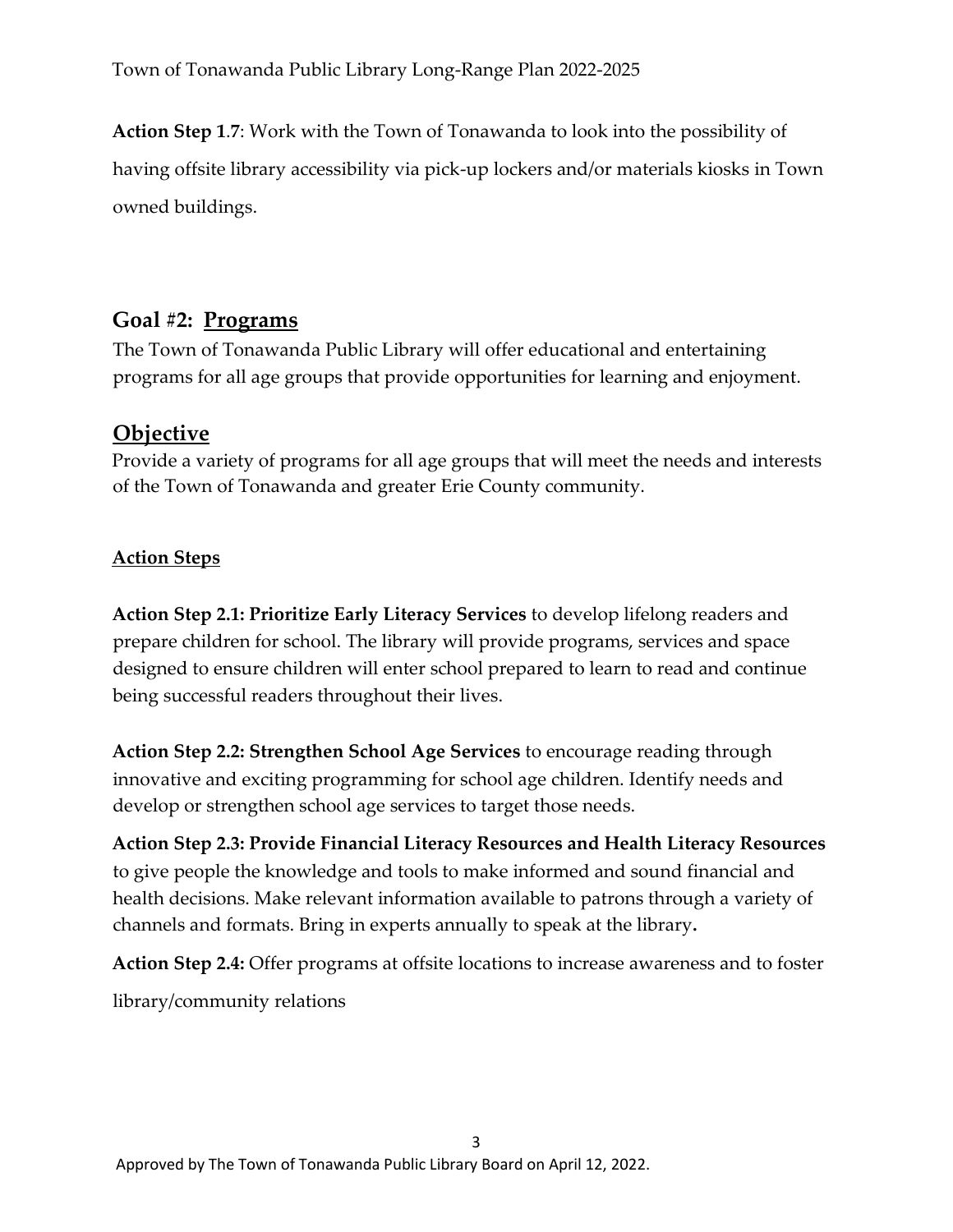#### **Goal #3: Technology** Ensure Town of Tonawanda residents have access to

established and emerging information technologies as well as opportunities to achieve digital literacy.

#### **Objective**

Provide technology to meet the essential technological needs of the community;

including, but not limited to, public computers, FAX machines, printers, copiers, mobile hotspots, and Chromebooks.

#### **Action Steps**

**Action Step 3.1:** Continually evaluate the technology available at the library to maintain the most up-to-date hardware and software.

**Action Step 3.2:** Research and pursue funding opportunities to update technology equipment.

**Action Step 3.3**: Survey the community to see what types of technology they would like to see in the library

### **Objective**

Promote Digital Inclusion to ensure that our community is aware of and has access to the wealth of information available through the internet. The Town of Tonawanda Libraries will provide technology programming and support to engage adolescents, teens and adults in technology based learning opportunities.

**Action Step 3.3:** Provide group technology classes as provided by the Central Library

**Action Step 3.4:** Solicit volunteers to provide one-on-one technology assistance to patrons at the library

**Action Step 3.5:** Continue with 'Tinker Tuesdays' to have new technological devices available for patrons to try

4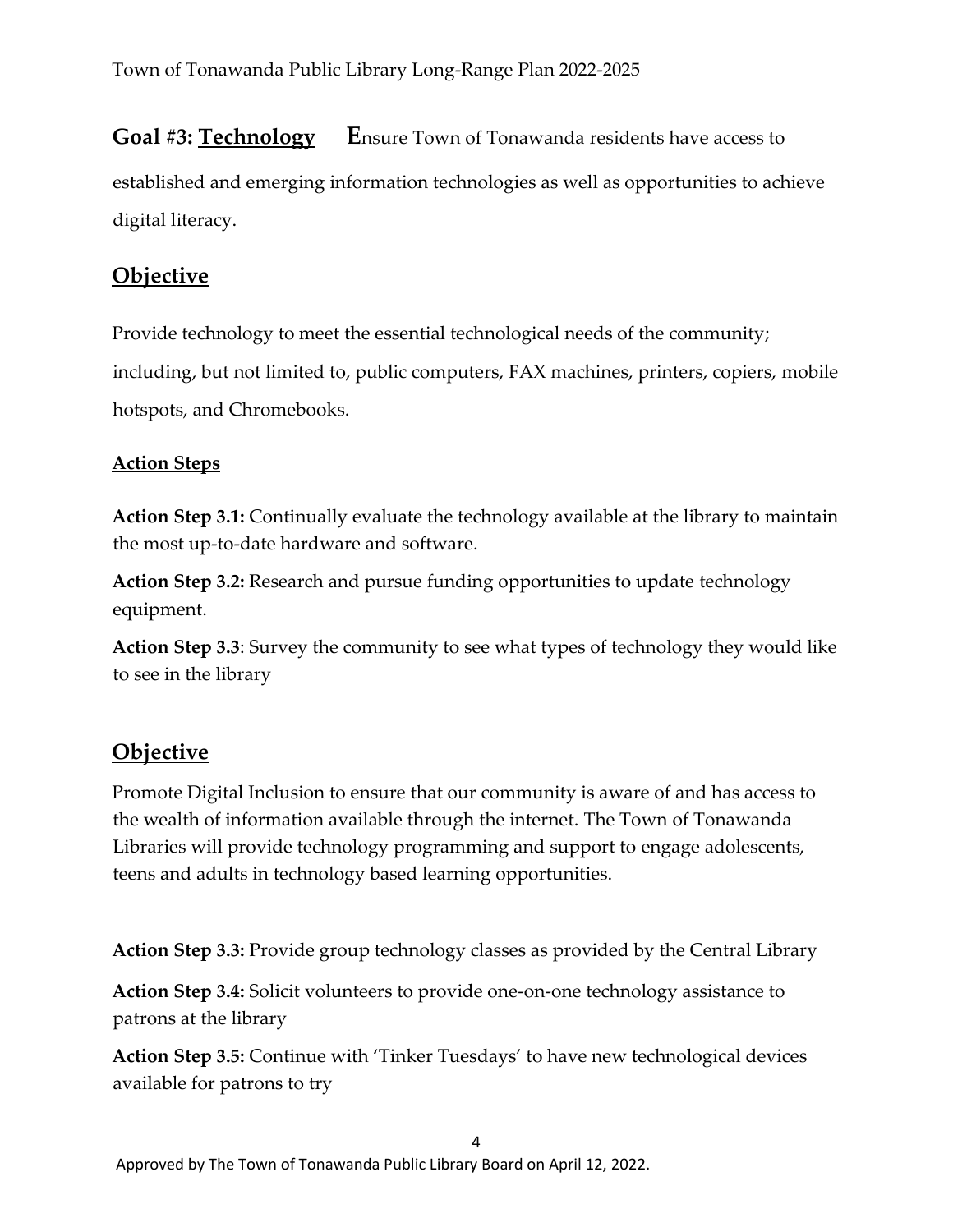#### **Goal #4: Community Outreach**

Continue to ensure Kenmore-Tonawanda residents are made aware of the opportunities, resources, and programs afforded to them by the public library system.

#### **Objective**:

The Town of Tonawanda Public Library will work to bring services to neighborhoods by engaging with residents, neighbors, and the community. The library will establish itself as a community stakeholder and knowledge bank for community initiatives.

**Action step 4**.**1:** Establish or maintain a library presence at Village of Kenmore and Town of Tonawanda events.

**Action Step 4.2:** Connect with local schools to spread the word about the library's offerings and resources.

**Action Step 4.3:** Maintain regular communication about residents' wants and needs through periodic surveys, drop boxes, online Q&As.

#### **Goal #5: Public Relations and Marketing**

Library materials, services, and events are worthless if people are unaware they exist. There are many residents who are not active users of the Library who might become patrons if they were made aware of the many materials, programs, and services the Library provides.

#### **Objective:**

Build and maintain relationships with local connections to ensure coverage of library events and needs.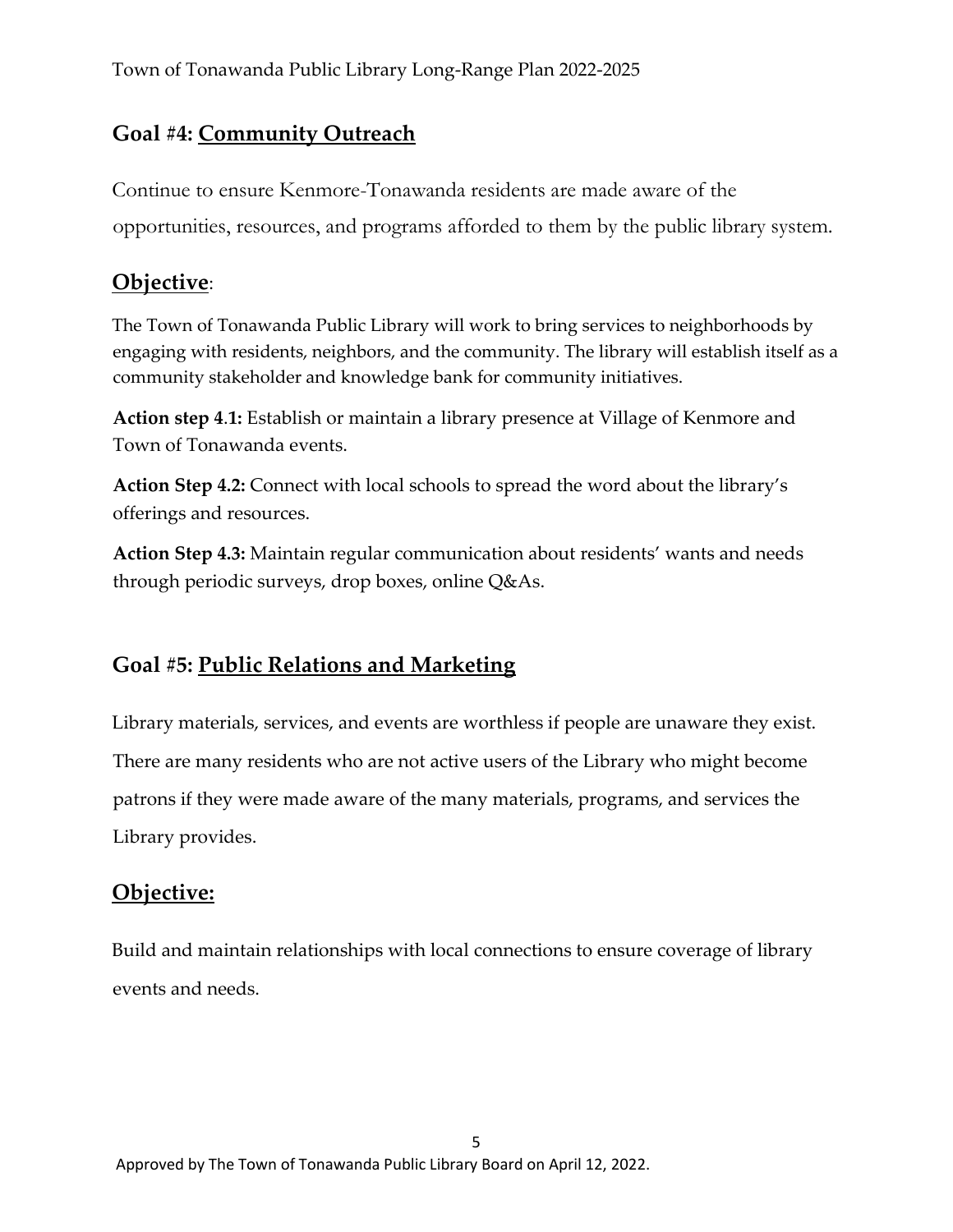#### **Action Steps:**

**Action Step 5.1.** Contact the Town of Tonawanda Youth, Parks & Recreation (TTYPR) department to begin a dialogue with their staff about adding a Library events/ services section to the TTYPR newsletter that is emailed monthly.

**Action Step 5.2.** Discuss what will go into the TTYPR newsletter on behalf of the library and choose a staff member to gather events and information and create a monthly write-up to be emailed to the TTYPR newsletter staff.

**Action Step 5.3.** Monitor programming, new library cards and library usage asking those registering/attending where they heard about the event/program/ etc.

**Action Step 5.4.** Begin a new survey, specifically asking patrons where they hear about library services and events.

#### **Objective:**

Establish a library social media "brand" through major social media networks such as Facebook, Instagram, Twitter, YouTube, Goodreads, and TikTok.

**Action Step 5.5.** Meet with staff about social media familiarity and usage. Discuss demographics, interest levels and content ideas. "Who do we want to reach and where can we reach them?" Discuss appropriate content as well as possible positives and pitfalls in the social media world.

**Action Step 5.6.** Establish a plan for who will be creating the content, posting that content and a timeline for posting content regularly. (i.e. #bookfacefriday, #teenlibrary) Allow involved staff time to research what other libraries are posting and become more familiar with the social media platform they will be using.